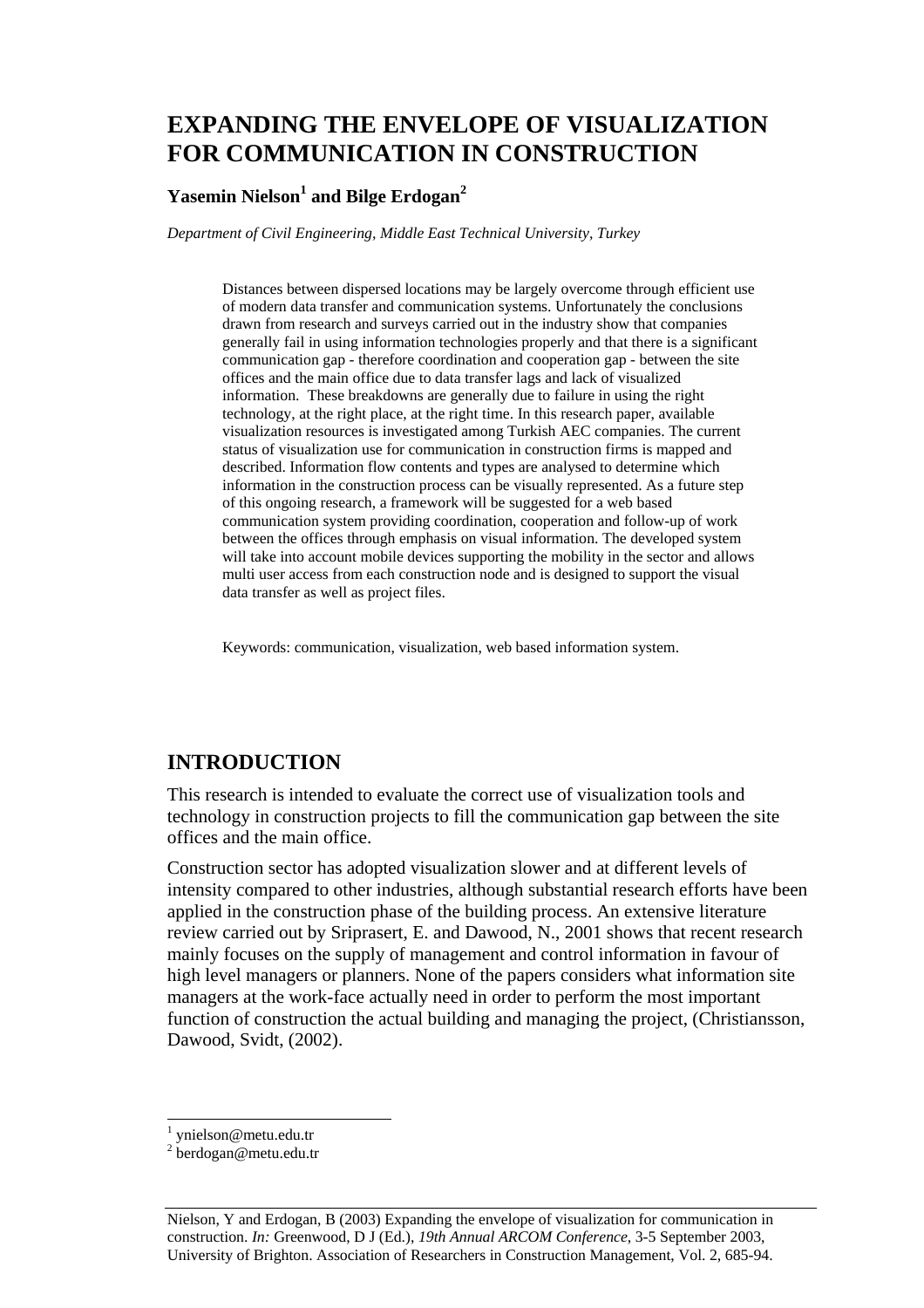In this research focus is on the visualization of information at the work face, attempting to expand the envelope of what can be visually represented, keeping or increasing the quality of information while enabling faster and easier understanding.

A system enabling data transfer best fitting the sector might be developed and methods ensuring the efficiency of data transfer and quality of information might be designed along with required modifications in data flow. The system must provide continuous communication and access from each construction node and support visualization. Visualization and animation of the construction stages, starting from the beginning to final work will play an important role in the quality of decision making in all levels of a construction project.

# **VISUAL COMMUNICATION**

Visual and written communication can be considered as supports for one another. It is generally accepted that written communication had a pictographic origin, initially as pictorial representation of concrete objects. In most writing systems this simple relationship was later replaced by the concept that a pictographic symbol could be used for its phonetic value. This system – the rebus principle – led to the alphabets (Robinson, 1995). Simplicity of scripts, made possible by the alphabets' phonetic efficiency, has had an importance to human history that cannot be overstated. However, complexity and pace of human endeavours have increased immensely, especially in the last century, and there is a continuous increase in the need for information creation and flow. Meanwhile, technologies have evolved in the last decades that allow for creation and communication of information, or data, with such ease, that there is an overabundance of information in society, in organizations and in projects. Communication with the written word is no longer the best choice for all cases where there is a need for brief, understandable or particularly complex information. Due to the overwhelming amounts of written communication in a modern project environment, the support brought forward by visual means has become ever more essential.

In our present day, pictographic communication is still highly successful, for example in engineering in the form of drawings or diagrams. Such symbolic or logographic communication, however, is often extremely specific in the type of information it can convey. The effectiveness of symbols is inherently limited, they are most efficient when they represent objects and much less efficient in representing a process or activity.

Vision is the most highly developed human sense. Visualization is therefore a means of communication in which comprehension is instant, but also with considerable depth of the information delivered. It may typically be used for clarification of a subject that is difficult to explain in any other notation. Visualization has throughout history been a 'soft' discipline restricted to the areas of art and architecture. The term visualization often denotes a mechanism of the mind; to 'visualize' something is to make a picture in one's head of a complicated situation for the purpose of understanding or design development.

It is a communication method made possible by the progress in information technology. Computerized visualization is generally the task of rendering a 3D model into a 2D picture/animation, normally using one of the many software tools available.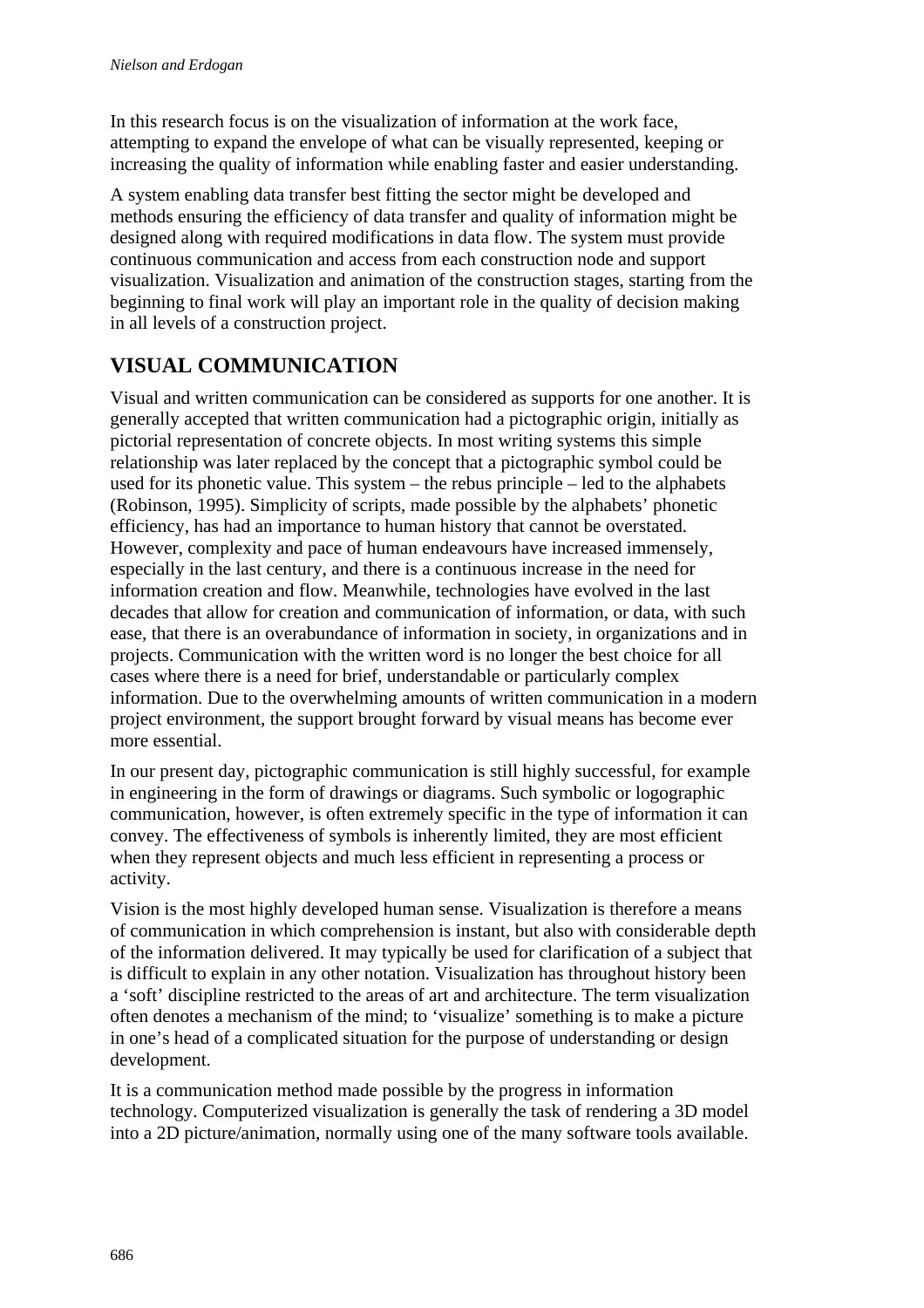

### **VISUALIZATION IN CIVIL ENGINEERING AND CONSTRUCTION**

For many reasons, civil engineering and construction has not adopted computerized visualization to the same extent as mechanical engineering and manufacturing.

Current methods of communicating building design information can lead to several types of difficulties; e.g. incomplete understanding of the planned construction, inaccuracies and clashes between components.

The building process, while being deeply rooted in centuries old traditions, is being imposed ever-increasing requirements in terms of schedule, value, quality and safety. This has lead to a tremendous rise in paperwork in typical projects. Adoption of novel management paradigms, such as TQM, PM methodologies, maturity and so on, result in an increase in required information, leading to ever-higher amounts of project data. The modern construction process craves for visual representation of information. Figure 1 shows an example where a Turkish contractor prepared a low-tech '3D view' of the building frame to display progress of civil works. The adjacent bar chart representation of progress is easier to read than a table, but the equivalent '3D' visual representation is easier still.

#### **Expanding the envelope**

To counter information overload in construction projects we may attempt to expand the envelope of what can be visually represented. Given that visual information is easier to understand, the following question may be put forward: Which information in the construction process can be visually represented? Is it possible to visualize progress, design, a bill of quantities, methods, etc. What implications follow if the information is not communicated effectively? In which cases is it worthwhile to visualize something?

Visualization has the potential to positively effect on quality of the information, enabling faster and easier human grasp of a situation. It follows that visualization or animation of the construction stages, starting from the beginning to final work will play an important role in the quality of decision making in all levels of a construction project.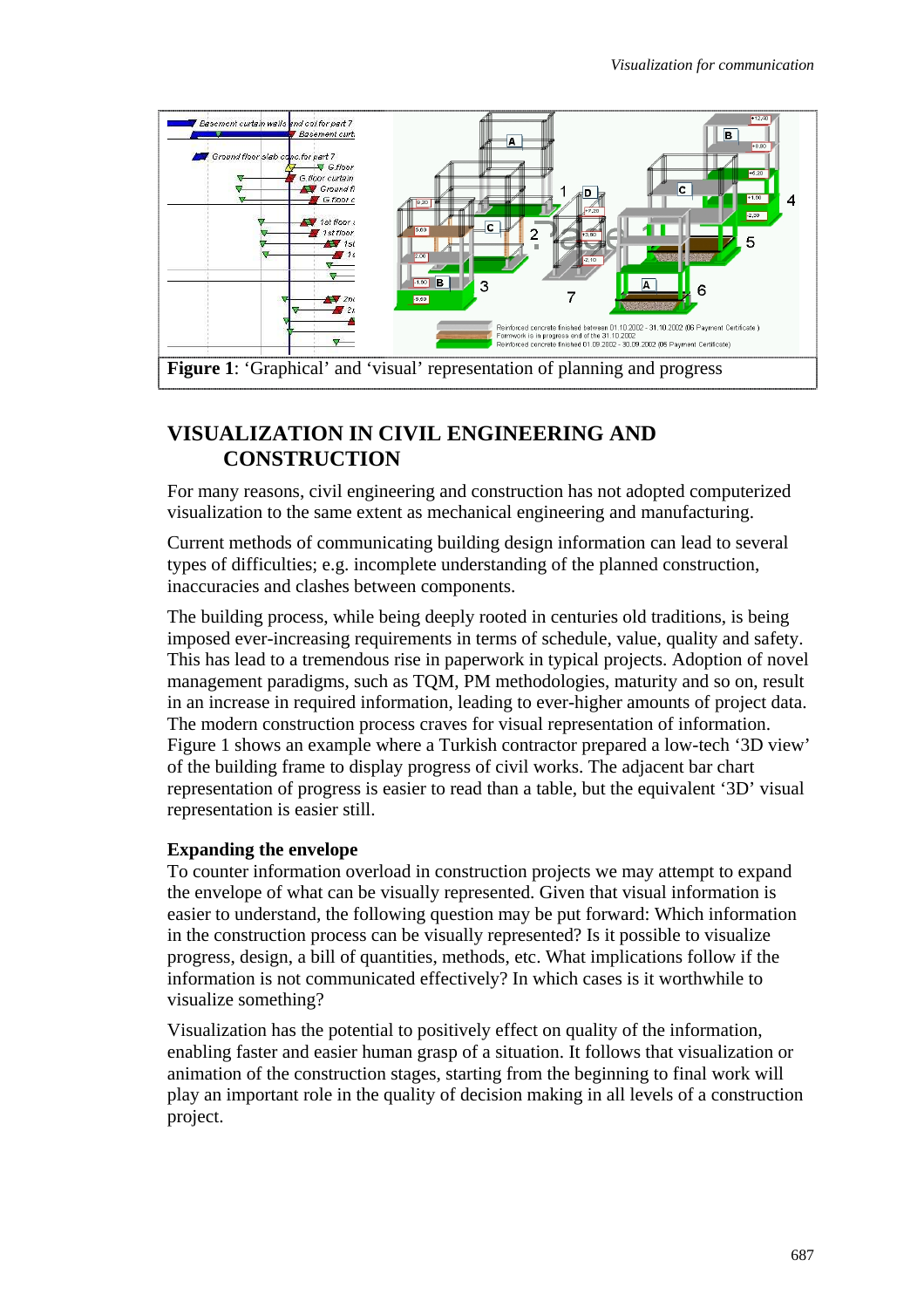Among construction management researchers, visualization has long been identified as a major technological theme that may allow for development of the construction process. However, there are various impediments for implementation of visualization for communication. The present contractual relationships in construction do not favour non-written, nor visual information. Another problem of implementing visualization in construction is that many professionals are afraid of creating construction documents utilizing 3D Modelling. A professional in computer graphics may not be intimidated by creating 3D pictorial or animated information, but this is not the case for the typical professional working in the construction sector.

# **A TAXANOMY OF VISUALIZATION THEMES**

Broadly speaking, visual information can represent both objects in the real world or concepts. Some uses and benefits of visualization were put forward by Brown *et al.*1995 and Gallougher, 1994:

- We can simulate something in real life or we can convert abstract information into forms suitable for the human eye.
- Computer simulation allows the observation of phenomena that may be difficult or impossible to reproduce physically.
- Three-dimensional visualization techniques allow the examination of complex phenomena that may not be possible to see through the external surface of an analysis model.
- It can replace physical testing (at substantial cost savings).

The term visualization may designate, for example; Rendered CAD models, Simulations, Pictures, views, videos, and Virtual reality

| <b>Type of visualization</b>                                                                              | <b>Example</b>                                                                                                          | <b>Strategic impact</b><br>for construction                                                               |
|-----------------------------------------------------------------------------------------------------------|-------------------------------------------------------------------------------------------------------------------------|-----------------------------------------------------------------------------------------------------------|
| More<br><b>VR</b><br>effort<br>3D animation<br><b>3D</b> realistic<br>visualisation<br>Simple or symbolic | A situation where a site<br>worker may interactively<br>perform a virtual situation,<br>like assembling a part.         | Medium-high, but cost<br>intensity is too small to<br>develop VR<br>environments for most<br>situations.  |
|                                                                                                           | Walk-through of virtual<br>facilities and buildings. Will<br>display how the facility is<br>going to look and function. | Medium-high. Lighting,<br>acoustic, heating and<br>thermal simulations and<br>facilities management.      |
|                                                                                                           | Realistic representation of<br>physical objects. Simple<br>orbiting or functionality of a<br>virtual item or location.  | High. Design<br>information can be<br>communicated efficiently<br>over IT/Mobile solutions.               |
| visual representation                                                                                     | Graphical representation of<br>information. 2D or '3D'<br>display of progress etc.                                      | Very high. There is a<br>need for brief,<br>understandable<br>information to prevent<br>information glut. |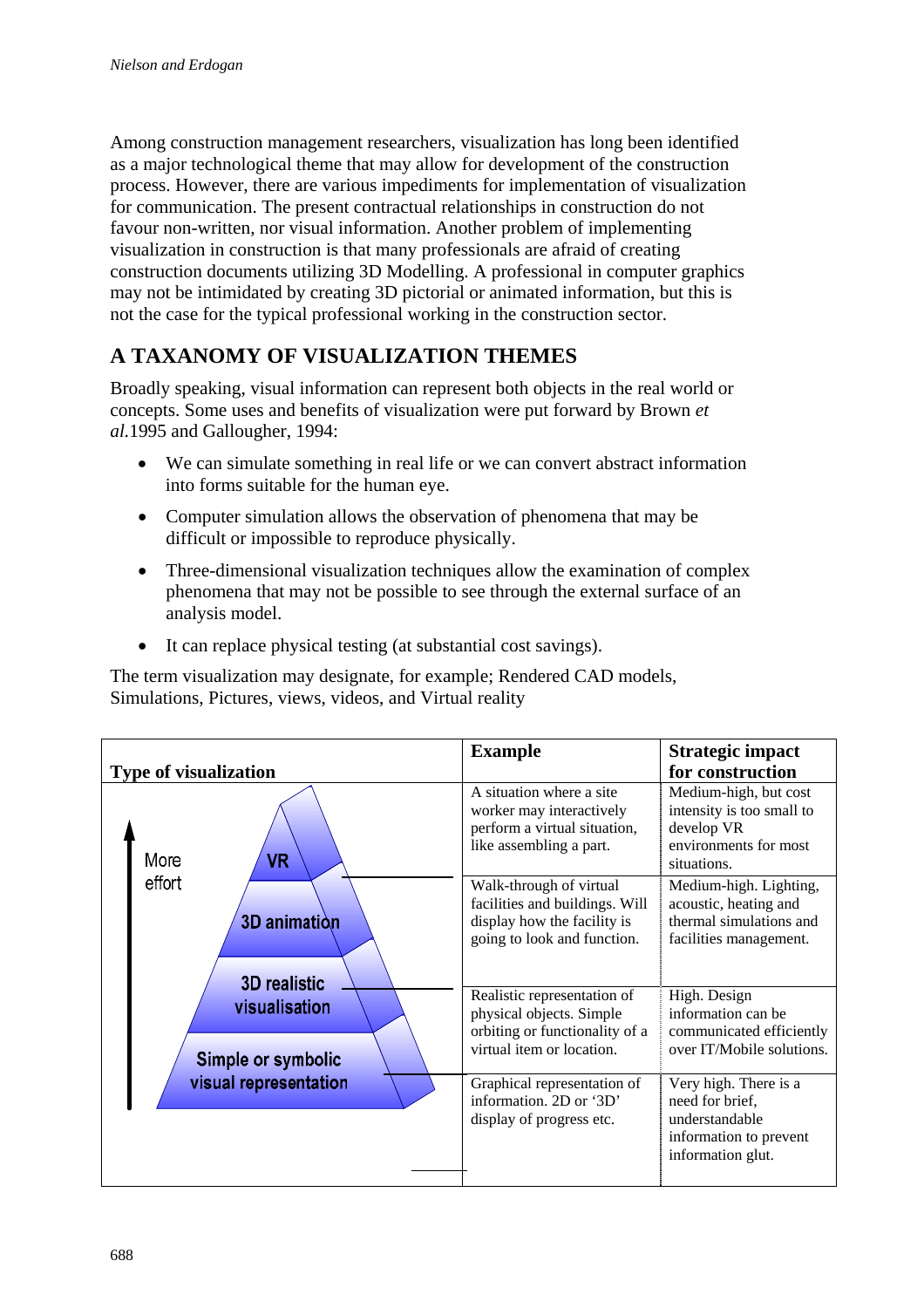### **INTERACTIVITY**

Handling of visual data in construction has normally been limited to passive observation, although in case of some implementation of VR changing of viewer/camera angle may be possible. There is scope for considerable improvement in the industry's performance if we go beyond the current use of CAD and VR packages that display passive "walkthroughs" and aim for a more direct and visual interaction with the design related data. Interactive technology can be used to consider lifecycle issues such as concept and detailed design, environmental impact, space planning, facilities management, security and constructability during design reviews. It will facilitate concurrent engineering involving planners, architects, designers, civil engineers, contractor and so on.

There is therefore a genuine need in the construction industry to explore the use of interactive computer modelling and simulation environments to improve e.g. client briefing and design reviews. Such environments – or virtual workspaces – can then be used to capture the client's needs and ensure the compatibility between the client's vision of the project and the resulting product/facility.

### **VISUALIZATION AND THE CONSTRUCTION PRODUCT MODEL**

Most research in the subject of virtual workspaces has closely associated visualization with the concept of a construction product model. The construction product model has only been realized in academic settings (Aspin, Liston, Cory). A construction team will comprise of many stakeholders, formed into a temporary project team. Some of the members in the project team can be geographically dispersed; virtual project workspaces that can unite highly qualified people without location restrictions. Such project teams need to pursue project processes efficiently, set up integrated communications infrastructure, and develop shared product models of the project they are constructing. Integration of design and construction studies aim to improve the value of the product with cost reductions. There is a legitimate case in the construction industry to explore the use of interactive computer modelling and simulation environments to improve the co-ordination and communication between the different project partners and stakeholders around a visual representation of the planned construction. Furthermore such interactive technology can be used to consider lifecycle issues such as concept and detailed design, environmental impact, space planning, facilities management, constructability during design reviews, involving all the stakeholders and to facilitate concurrent engineering. Construction product model and simulation environment will also contribute in the design evaluation at earlier stage, displaying what-if scenarios during the detailed design phase, and ultimately bridging the gap between design and engineering and construction.

In this research design and construction groups are being analysed, and their wish lists are being highlighted, in order to see what practitioners would like to see from a virtual workspace that would help in the design and construction phases of a construction project.

### **INFORMATION SYSTEMS AND VISUALISATION**

Visualization should take a greater role in transfer of information, but this may put some new requirements to the information system to be able to seamlessly handle visual information. The first stage in the design of an information system is a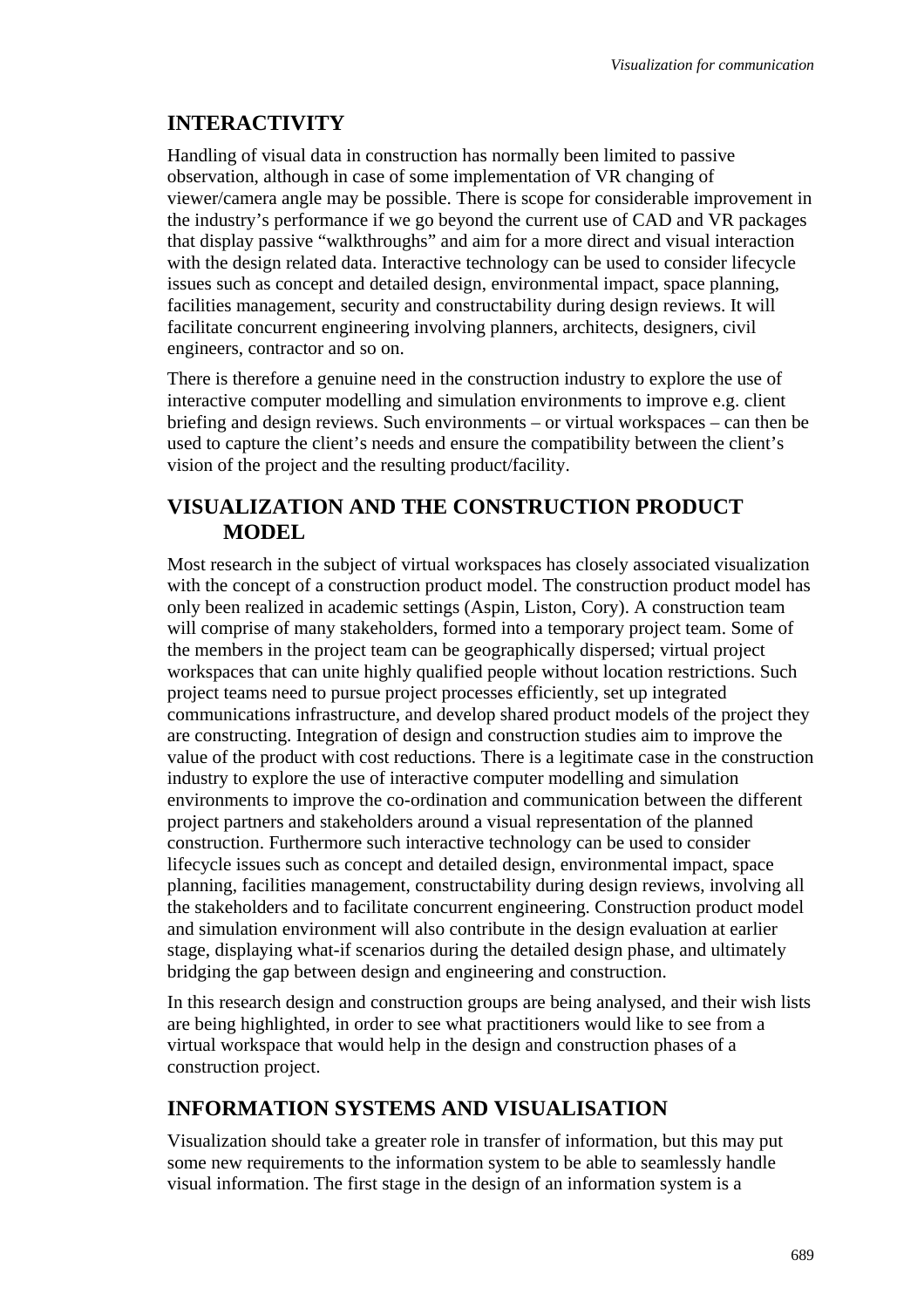|                                                                                        | visualization            |                                                                                                                               |                                                                                                                                      |
|----------------------------------------------------------------------------------------|--------------------------|-------------------------------------------------------------------------------------------------------------------------------|--------------------------------------------------------------------------------------------------------------------------------------|
| Project general<br>properties                                                          | Great extent             | VR. 3D CAD                                                                                                                    | Large – better explanation of the<br>project physical properties (the<br>constructed facility) to external<br>stakeholders.          |
| $S$ chedule – work<br>programme                                                        | Partly                   | Simple or symbolic visual<br>representation<br>(Graphics, charts)<br>4D CAD                                                   | Depends on the complexity of the<br>programme                                                                                        |
| Resource planning                                                                      | Partly                   | Simple or symbolic visual<br>representation<br>(Graphics, charts)                                                             | Medium                                                                                                                               |
| Progress - what has<br>been done                                                       | Partly                   | Simple or symbolic visual<br>representation<br>(Graphics, charts)<br>3D realistic visualization<br>(images, video)            | Large-better description of the<br>finished work items                                                                               |
| Progress - done vs.<br>planned                                                         | General extent           | Simple or symbolic visual<br>representation<br>(2D & 3D Graphics, charts)<br>Simulation                                       | Large-easier evaluation of the<br>progress                                                                                           |
| Method statements<br>Buildability problems<br>(acoustic, thermal<br>installations.etc) | Partly<br>General extent | Animation, Simulation<br>2D drawings, physical and 3D<br>models, rendered images, video<br>animations, virtual reality models | Large – better explanation of methods<br>Large - better description of the work<br>items, clarification of the design<br>information |
| Construction<br>problems requiring<br>design revisions (from<br>site to design office) | General extent           | Images, video films                                                                                                           | Large-better description of the<br>problem will help to determine the<br>solution                                                    |

**Table 1**: Visualization possibilities of some information types between design and site teams<br>Information type **Possibility** for **Type of visualization I**npact for construction **Information type Impact for construction** 

definition of the operational requirements. Operational requirements must be defined in non-technical terms, for example in the form of functional or user parameters, after which the technological solutions may be chosen. In reality however, information technology has been developing so rapidly that the technical solution has been decided based on the latest technology. Research suggests that IS solutions are far from optimal, in terms of usability and cost effectiveness. Failures are generally due to failure in using the right technology, at the right place, at the right time.

In order to achieve this trinity, a system enabling data transfer best fitting the sector might be developed and methods ensuring the efficiency of data transfer and quality of information might be designed along with required modifications in data flow. The system must provide:

- Support for visualization.
- Continuous communication and access from each construction node
- Support for mobile IT solutions

The wish-lists of the stakeholders need to be considered. Which information types should be represented visually. Information types, extent of visual representation considering information quality, cost and time savings need to be examined. Table 1 show examples of mapping visualization to types of information in a construction project.

#### **INDUSTRY SURVEY**

When thinking about such major issues as changing the principles through which information is transferred and represented, it is important to have a feeling of the industry's current practices and wishes. To establish the current situation as regards IT in general and visualization in particular within Turkish construction, an ongoing survey is being carried out. The construction sector has long been a key economic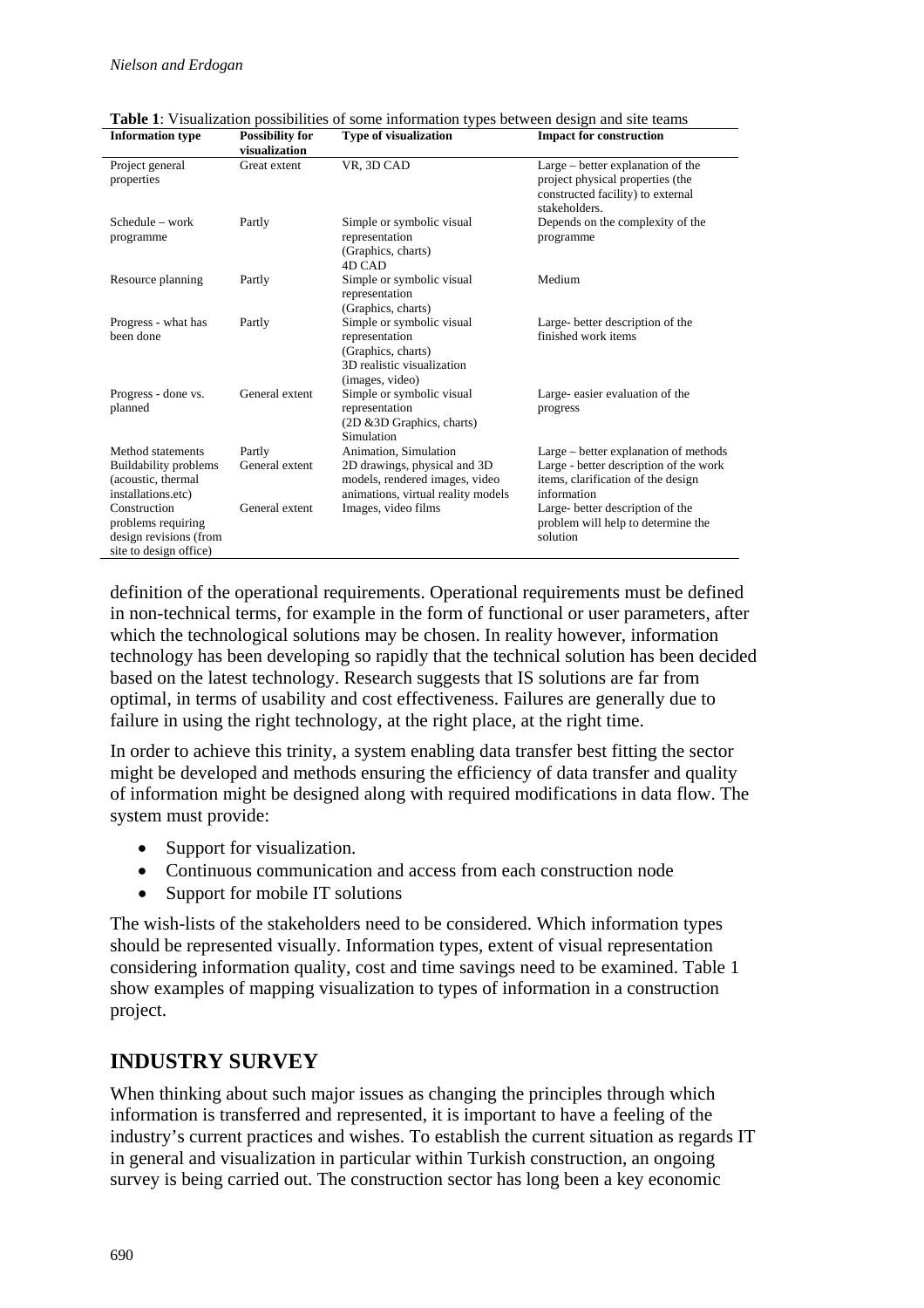factor in Turkey with a history of significant works completed both domestically and internationally. In our research the target groups are large and medium size AEC companies. The survey concerns the use of visualization tools and communication problems between the design and construction teams.

In construction worldwide there is a mind shift from viewing IT as a set of tools for internal efficiency to strategic technology redefining the boundaries of industries and application areas. It is realized that IT, properly implemented, reaches beyond improving discrete processes. Rather IT is evaluated strategically, as has been done in other large industries where IT strategy and business strategy are inseparable. Clearly, the 'strategic perspective' must justify an implementation of visualization, as for any other information technology. Therefore, the alignment between the company (business) strategy and IT strategy of the interviewed companies are also investigated and the effects of this relation on the efficiency of the IT applications are examined.

To gather information, interviews with open-ended questions are conducted and also a questionnaire was designed, including the following categories of questions. The interviews were conducted with the top-level managers responsible for the IT applications in the company. The questionnaire had built-in flexibility so that respondents could include additional comments or real-life stories, for example buildability problems or site construction outside of design intent due to erroneous or insufficient information. The survey is aimed at:

#### **IT Strategy**

- Vision and strategy
- Nature of IT support
- Centralization-decentralization approach of the company

#### **Architecture and Visualization**

- Goal-setting
- Information transfer
- Head office site office information transfer
- Which information in which format
- Making use of Web?
- Is visualization used
- Visualization and communication tools available
- Examining how/what visualization is performed
- Virtual reality used in any form?
- Buildability areas with potential problems during construction
- Collaboration between site team and design team in solving design problems
- How do you inform head office about a problem on site
- Do you use shared databases in any form
- Highlighting the pitfalls met during the planning or implementation stages
- Identifying what kind of benefits the firm gained by implementing visualization techniques
- Assessment of visualization and communication tools and methods.
- Wish-list

#### **Emerging technologies**

• Company's approach to emerging/new technologies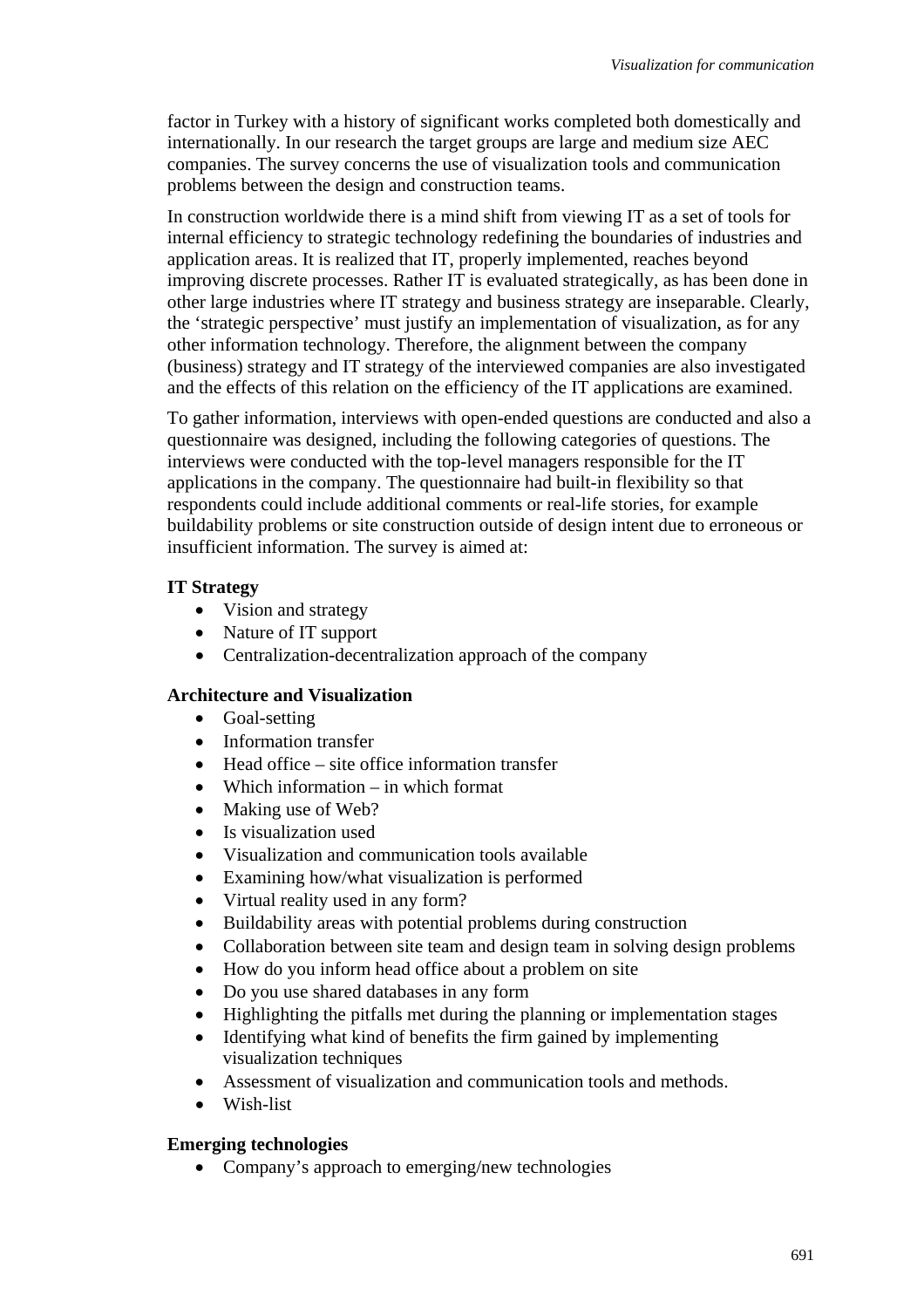- Any investigation into emerging technologies in general
- Any investigation into new telecommunication and wireless

# **RESULTS AND DISCUSSION**

In the construction industry, the current clarification information used is limited to 2D drawings, written statements, face-to-face meetings. According to the results of this survey; just a few construction companies are using physical and 3D models, which are limited in use. More than 60% of the design companies interviewed are using simulation tools, but almost none of the contracting companies interviewed are using any simulation tools, although certain IT tools and digital photographs are common.

The common methods of communication between the design and construction teams are mostly traditional methods and limited to 2D drawings, written statements, face to face meetings, telephone, fax and e-mail. Most of the buildability problems are due to insufficient understanding of the drawings and design details, poor communication, and conflicting design information. Construction delays due to the above mentioned problems account to about one third of the total project delay. Wish list of the site teams on the design information concerning buildability will be discussed in a future study, when the research is completed.

Only a few companies are using a few visualization tools, physical and 3D models. Design and construction teams of the companies who are using visualization tools and physical models have already experienced the benefits. They have less communication problems, less project delay time and cost. Also they experienced increase in the quality of information (more accurate predictive and clear information).

Less than 5% of the interviewed companies are using videoconferencing, not to provide communication between the design and construction teams but for the communication between the top level managers.

The most common communication media is e-mail. Transfers over e-mail include DXF files, text files, digital photographs, virtual models and simulation models as email attachments between the offices. All have network system and multi user databases in their main offices and LANs at the sites. The large scale companies with strong centralization strategies have designed their communication system to access any information recorded on site (generally material, labour and equipment data) from each office immediately. But these are not stored in visual format. However there is a great potential to benefit from the visual data collected on site. Other than 20% of the companies interviewed until now had a traditional approach towards the use of new wireless technologies and integration, but they were more interested in visualization methods.

More than 60% of the design companies interviewed are using simulation tools to exchange information between design and construction teams and for scheduling. For example in highway design projects, the client generally asks for a 3D simulation of the final project. These simulations are presented on a video animation showing the highway from the focus of a camera either on a plane flying over or on a car travelling on the highway designed. The geographical characteristics of the surroundings, the existing structures are shown and the structures designed in the project – highway, viaducts and tunnels on the route, crossroads, bridges, and expropriation etc. – are demonstrated by using CAD tools and 3D modules of CAD.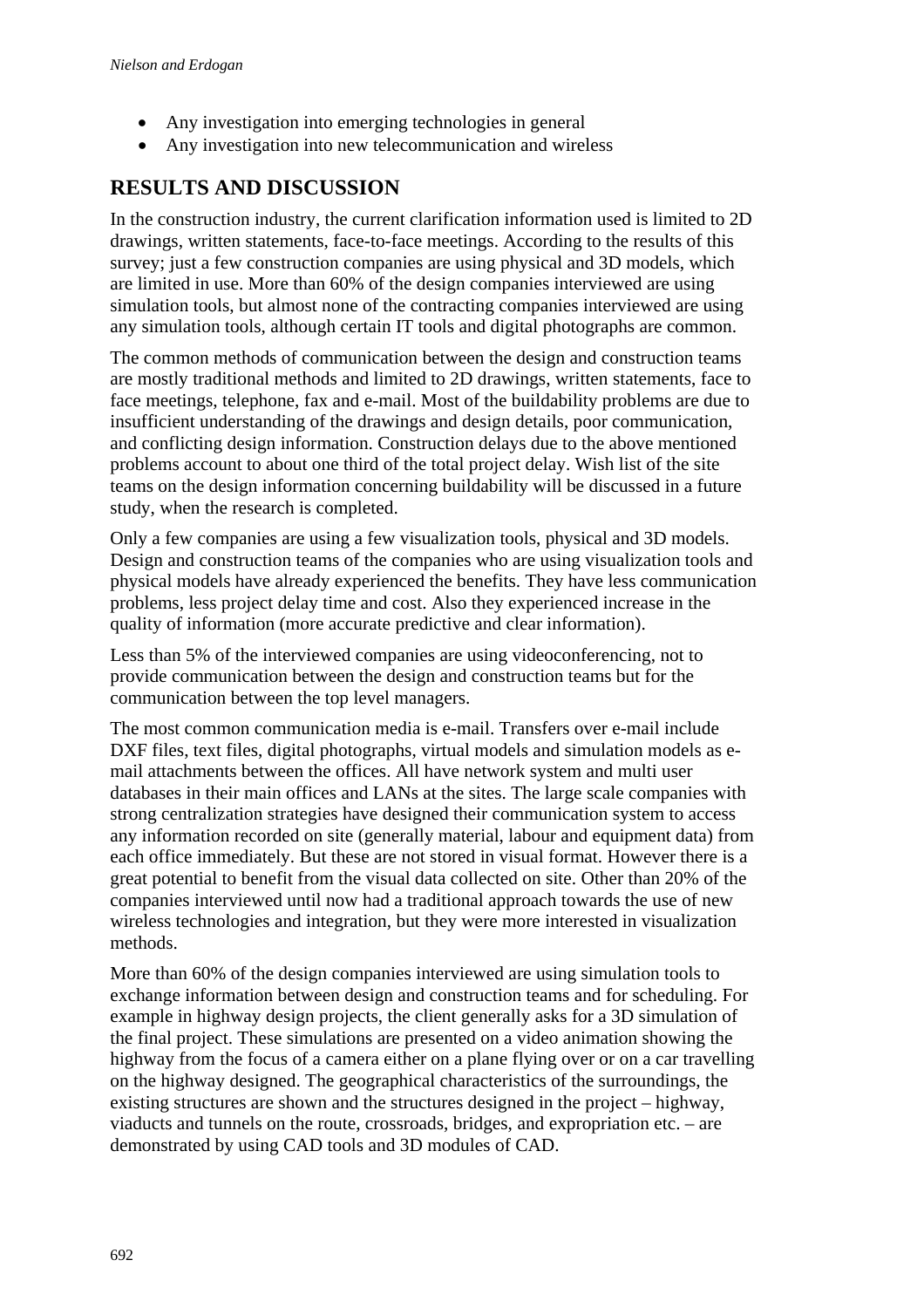On the other hand the contracting companies interviewed are not using the simulation tools but they all communicate through digital photographs taken at site and sent to the main office via e-mail. One of the interviewed companies used cameras taking steady images in each 30 or 60 seconds and sending them to the system and these photographs become available whenever a manager at the main office wants to check what is happening on site. Clearly this can be possible only if continuous communication is maintained in the company via lease lines, ISDN or intranets.

The simulation of the work progress in a virtual environment enables comparison of the realized work tasks versus planned work tasks and leads to rescheduling during the construction process. A dynamic 3D site can be constructed in the virtual environment. If the entire construction project can be reflected on the visual simulation environment then the integration and monitoring of site related activities will be much simpler and decision-making will be facilitated.

A study of strategic implementation of construction IT in general and visualization in particular will continue to be carried out to present a qualitative assessment.

### **CONCLUSION AND FUTURE WORK**

Visualization is a significant technological theme that may help in increasing the effectiveness of communication during the construction process. Continuous advances of IT have made it possible for many construction issues to be addressed by use of visualization at steadily lower cost. Our research is an on-going research of which this paper is a qualitative approach to evaluate use of visualization, computerized or otherwise, in Turkish construction.

Interviews and survey questionnaires were sent to Turkish construction companies (both site and design teams). We consider types of information that can be visualized; information content and quality, problems due to information clarification.

There will be cases where graphical or visual means are unnecessary, such as in cases where the necessary information can be presented in one sentence of text. There is an optimum level for implementation of visualization. This optimum point is projectspecific, and furthermore dynamic, as the envelope of visualized information types is expanding, for example due to technological development. Nonetheless, this survey shows that use of information visualization and its tools is very low. The amount of information needed in projects is evidence that we are well below such an optimum point.

Construction activities are carried out by the collaboration of many parties often at different locations. There are many ways to help overcome conflicts and resistance, but effective communication is maintained as central to successful project performance. Traditional methods are increasingly incapable of providing fast and effective communication and in most cases modern networking and telecommunications has greatly increased the amount but not the quality of information. Moreover, project collaborators are not only engineers or architects meaning that using traditional 2D drawings and sketches is neither effective nor efficient when the overall project is considered from decision making, communication, time and cost perspective.

It is observed that computerized visualization mainly consists of 2D and 3D drawings, although in project design companies some simulations and animations are also added to these views. In contracting companies visualization is generally used for following